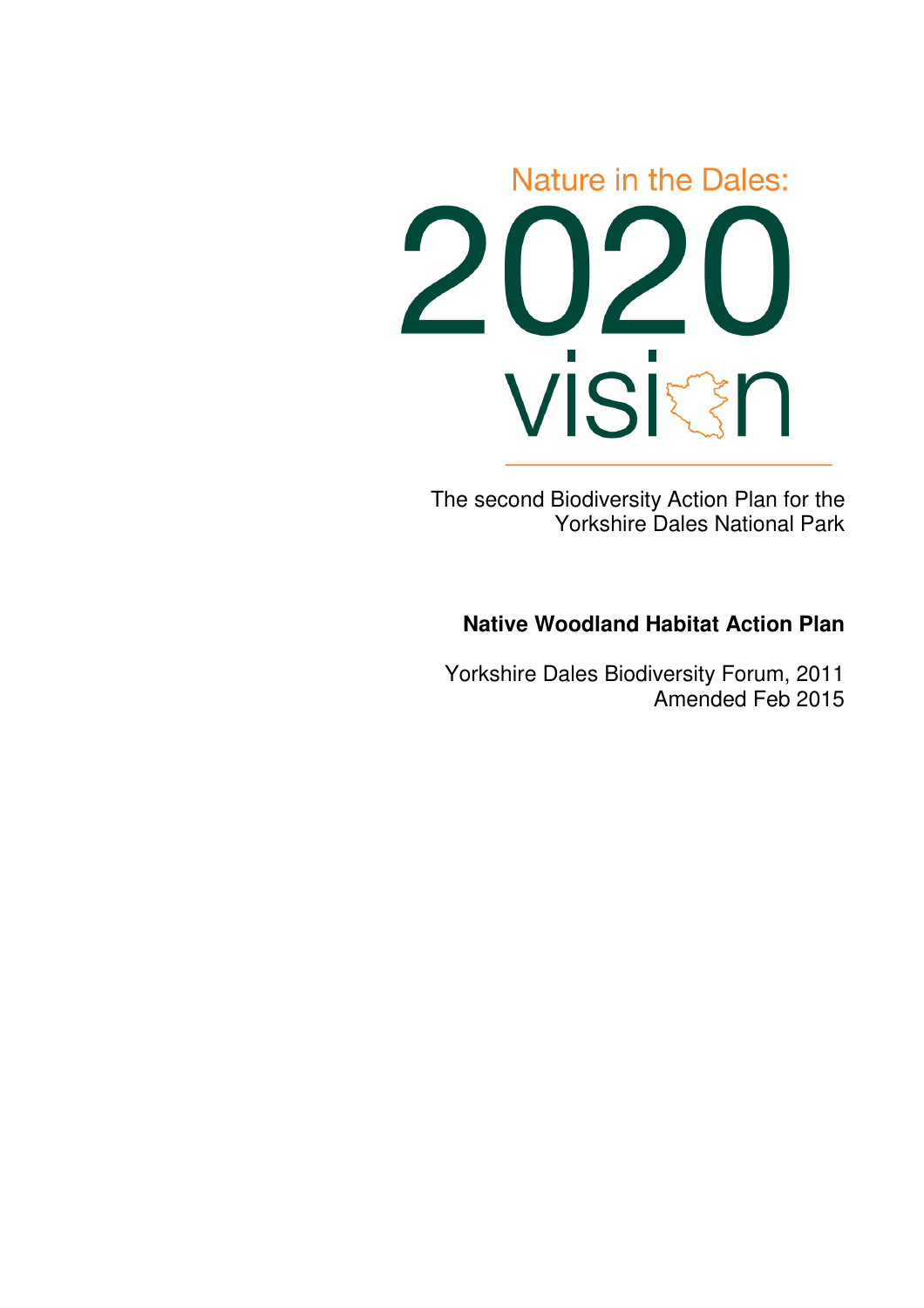### **NATIVE WOODLAND ACTION PLAN**

#### **DEFINITIONS**

**Upland mixed ashwoods** are found on base-rich soils in the north and west of upland Britain. Ash is a major species, although locally oak, birch, elm, small-leaved lime and even hazel may be the most abundant species. Yew may form small groves in intimate mosaics with the other major tree species and alder may occur where there are transitions to wet woodland. Despite variations in canopy composition the ground flora remains broadly similar.

In terms of National Vegetation Classification (NVC) plant communities this habitat is characterised by W8 Fraxinus excelsior - Acer campestre - Mercurialis perennis woodland, sub communities d. Hedera helix, e. Geranium robertianum, f. Allium ursinum and g. Teucrium scorodonia, and W9 Fraxinus excelsior - Sorbus aucuparia - Mercurialis perennis woodland, together with W13 Taxus baccata woodland for the yew groves on the Carboniferous and Magnesian limestones. Less frequent sub-communities that may occur in mosaic with the above are the relatively dry alder- ash stands W7c and the more southerly and eastern sub-communities of W8 (a-c).

**Upland oakwoods** are characterised by a predominance of oak (most commonly sessile, but locally pedunculate) and birch in the canopy, with varying amounts of holly, rowan and hazel as the main understorey species. The amount of birch varies but tends to increase towards north-west Scotland. The range of plants found in the ground layer varies according to the underlying soil type and degree of grazing from bluebell-bramble-fern communities through grass and bracken dominated ones to healthy moss-dominated areas. Most oakwoods also contain areas of more alkaline soils, often along streams or towards the base of slopes where much richer communities occur, with ash and elm in the canopy, more hazel in the understorey and ground plants such as dog's mercury Mercurialis perennis, false brome Brachypodium sylvaticum, Ramsons Allium ursinum, Enchanter`s nightshade Circaea lutetiana, and tufted hair grass Deschampsia cespitosa. Elsewhere small alder stands may occur or peaty hollows covered by bog mosses Sphagnum spp. These elements are an important part of the upland oakwood system.

Wet woodland occurs on poorly drained or seasonally wet soils, usually with alder, birch and willows as the predominant tree species, but sometimes including ash, oak, pine and beech on the drier riparian areas. It is found on floodplains, as a succession habitat on fens, mires and bogs, along streams and hill-side flushes, and in peaty hollows. These woodlands occur on a range of soil types including nutrient-rich mineral and acid, nutrientpoor organic ones. The boundaries with dryland woodland may be sharp or gradual and may (but not always) change with time through succession, depending on the hydrological conditions and the treatment of the wood and its surrounding land. Therefore wet woods frequently occur in mosaic with other woodland key habitat types (e.g. with upland mixed ash or oakwoods) and with open key habitats such as fens. Management of individual sites needs to consider both sets of requirements. In terms of National Vegetation Classification (NVC) plant communities this habitat is characterised by W1 Salix cinerea -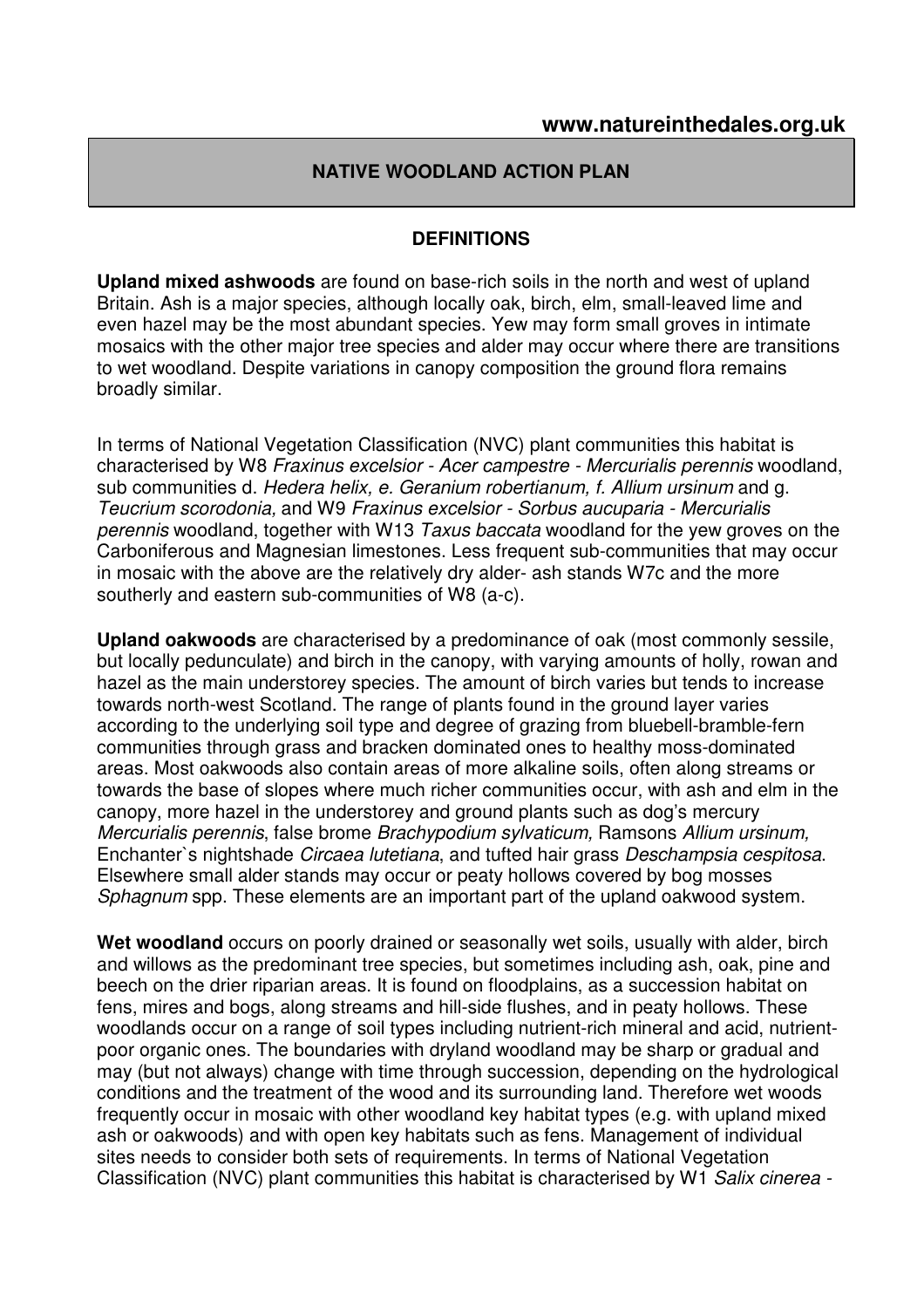Galium palustre woodland, W2 Salix cinerea - Betula pubescens - Phragmites australis woodland, W3 Salix pentandra - Carex rostrata woodland, W4c Betula pubescens -Molinia caerulea woodland: Sphagnum sub-community, W5 Alnus glutinosa - Carex paniculata woodland, W6 Alnus glutinosa - Urtica dioica woodland, and W7 Alnus glutinosa - Fraxinus excelsior - Lysimachia nemorum woodland.

#### **STATUS IN YORKSHIRE DALES NATIONAL PARK 2011**

#### ESTIMATED AREA IN THE YORKSHIRE DALES NATIONAL PARK IN "GOOD CONDITION"

| SSSI (Favourable, Unfavourable-recovering):                   | 92%  |
|---------------------------------------------------------------|------|
| Non-SSSI (Condition A):                                       | 13%  |
| Total (SSSI Favourable, Unfavourable-recovering, Non-SSSI A): | .55% |

#### **UK & REGIONAL BIODIVERSITY TARGETS 2011**

| <b>UK BAP Targets</b>                                                                                                                                                                                                          | <b>Priority</b><br><b>Actions for</b><br><b>YDNP LBAP</b> |
|--------------------------------------------------------------------------------------------------------------------------------------------------------------------------------------------------------------------------------|-----------------------------------------------------------|
| Maintain the existing area of ancient broadleaved woodland, which qualifies as native<br>woodland; i.e. no change in the existing area of 251kha (leaving 88kha of conifer and<br>mixed plantations on ancient woodland sites. | Yes                                                       |
| No net loss of native woodland; i.e. the area of non-ancient broadleaved woodland totals<br>at least 284kha.                                                                                                                   | Yes                                                       |
| Achieve favourable or recovering condition of 350kha (65%) of native broadleaved<br>woodland by 2010.                                                                                                                          | Yes                                                       |
| Ensure by 2010, 19kha (22%) of the 88kha of coniferous or mixed PAWS have been<br>restored or are under gradual restoration.                                                                                                   | Yes                                                       |
| Ensure by 2020, a further 14,000ha (10%) of the coniferous or mixed PAWS are being<br>actively conserved.                                                                                                                      | Yes                                                       |
| Expand the area of native broadleaved woodland by 26,000ha by 2010, through a<br>combination of converting (restocking) existing plantations and creating native woodland<br>on ex-agricultural land.                          | Yes                                                       |

| <b>Regional Biodiversity Targets</b>                 | <b>Priority</b><br><b>Actions for</b><br><b>YDNP LBAP</b> |
|------------------------------------------------------|-----------------------------------------------------------|
| Restore 3780ha (requiring 2473ha additional gain).   | Yes                                                       |
| Expand by 7154ha (requiring 6386ha additional gain). | Yes                                                       |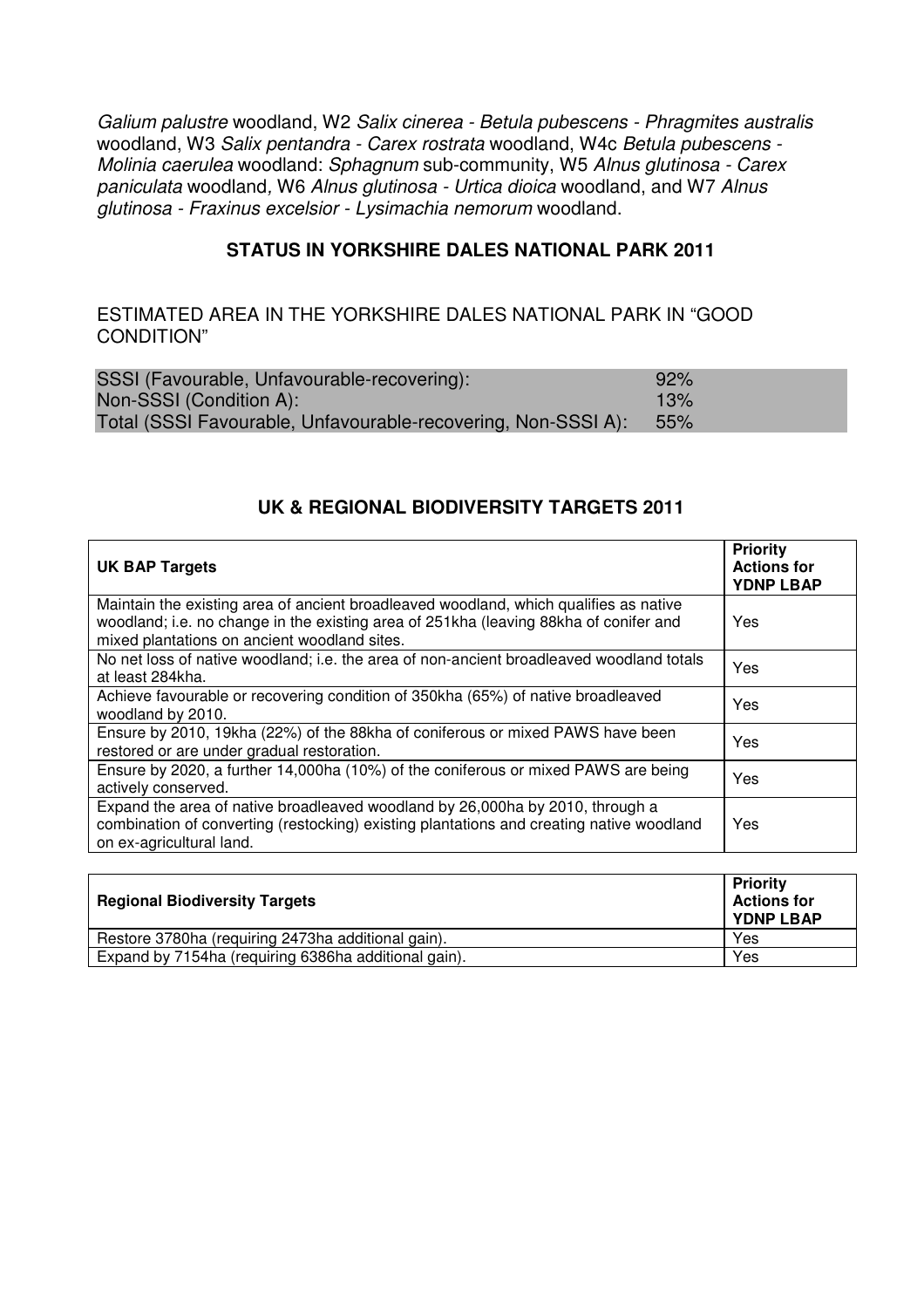### **NATURE IN THE DALES: 2020 VISION OBJECTIVES, ACTIONS, TARGETS & MILESTONES**

## **Objectives**

- **NW1:** To have 95% of Native Woodland in "Good Condition" (Favourable, Unfavourable-recovering in SSSI, A outside SSSI) by 2020.
- **NW2:** To create 400 ha of new Native Woodland by 2020.

# **Actions & Targets**

| <b>Actions</b>                                                                       | Target (%<br>of total<br>target) | <b>Main Delivery</b><br><b>Mechanism</b> | Lead<br>Organisation | <b>Indicator</b>                         |
|--------------------------------------------------------------------------------------|----------------------------------|------------------------------------------|----------------------|------------------------------------------|
| <b>NW1.1:</b> No net loss of Native Woodland.                                        |                                  | Woodland                                 |                      | No net loss                              |
| <b>NW1.2:</b> Maintain existing area of SSSI<br>Native Woodland in "Good Condition". | 92%                              | Management<br>Agreements                 | <b>YDNPA</b>         | of area of<br>native<br>woodland         |
| NW1.3: Maintain existing area of non-SSSI<br>Native Woodland in "Good Condition".    | 13%                              | Woodland                                 |                      | Area of                                  |
| <b>NW1.4:</b> Enhance degraded SSSI Native<br>Woodland to "Good Condition".          | 3%                               | Management<br>Agreements                 | <b>YDNPA</b>         | habitat in<br>"Good                      |
| NW1.5: Enhance degraded non-SSSI<br>Native Woodland to "Good Condition".             | 39%                              |                                          |                      | Condition"                               |
| NW2.1: Create 400ha of new Native<br>Woodland.                                       | 400ha                            | Woodland<br><b>Creation Grants</b>       | <b>YDNPA</b>         | Area of New<br><b>Native</b><br>Woodland |

#### **Milestones**

| <b>Actions</b>                                                                       | <b>Target</b> | When?   |
|--------------------------------------------------------------------------------------|---------------|---------|
| NW1.1: No net loss of Native Woodland.                                               |               | Ongoing |
| <b>NW1.3:</b> Maintain existing area of SSSI Native Woodland in "Good<br>Condition". | 92%           | Ongoing |
| NW1.4: Maintain existing area of non-SSSI Native Woodland in "Good<br>Condition".    | 13%           | Ongoing |
| NW1.5: Enhance degraded SSSI Native Woodland to "Good Condition".                    | 2%            | 2016    |
|                                                                                      | 3%            | 2020    |
| NW1.6: Enhance degraded non-SSSI Native Woodland to "Good                            | 20%           | 2016    |
| Condition".                                                                          | 39%           | 2020    |
| <b>NW2.1:</b> Create 400ha of new Native Woodland.                                   | 200           | 2016    |
|                                                                                      | 400           | 2020    |